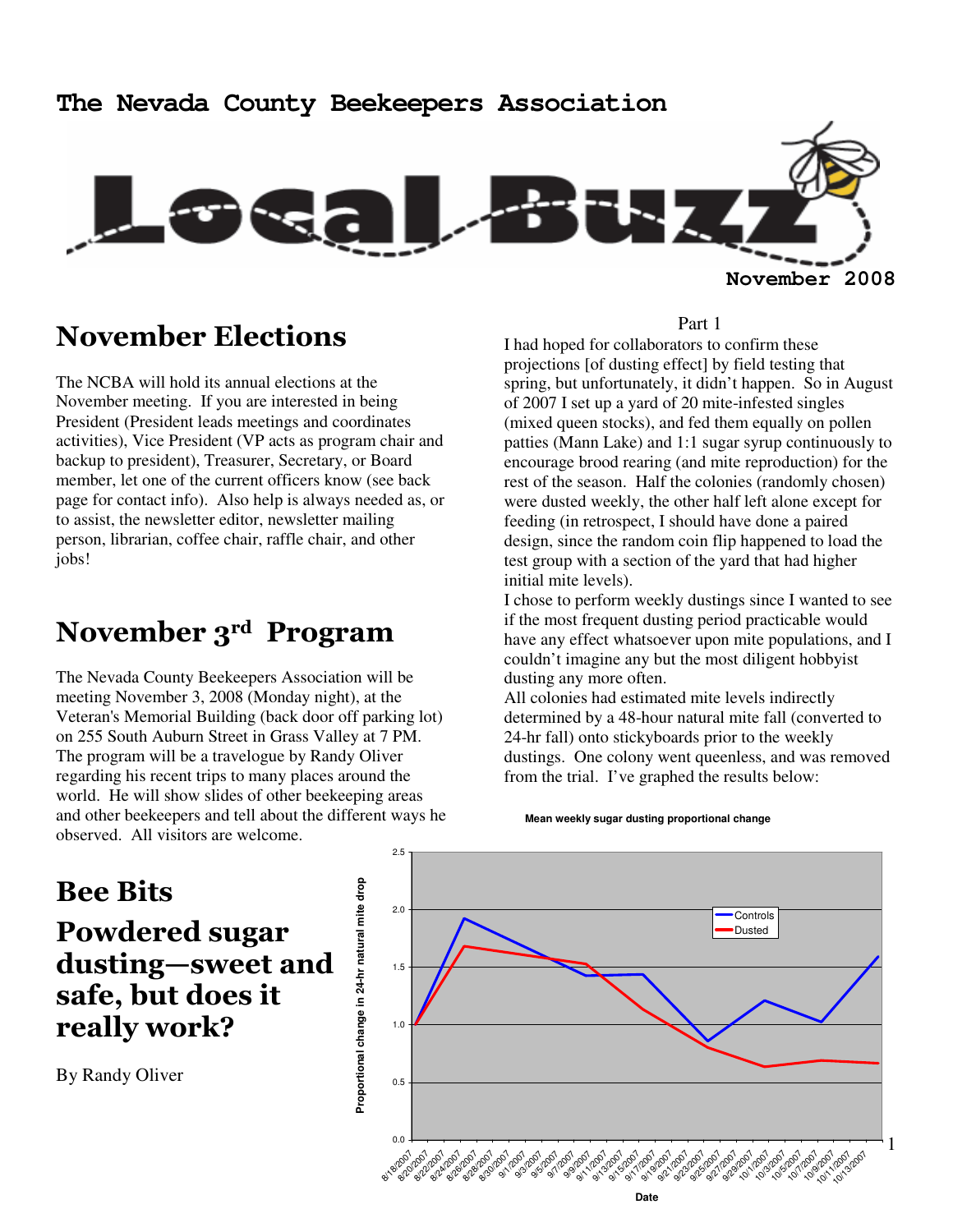Graph of the mean proportional change in mite drops, from initial level for each colony. All colonies begin at a level of 1. Going up to 2.0 would mean that the mite drop doubled from the initial level. Going down to 0.5 would mean that the natural mite drop was half of the beginning level. Although the differences were not statistically significant, it is easy to see that there was a distinct trend for natural mite fall to decrease for the dusted colonies, and to increase for the controls. (For those of you who noticed, the plots still look virtually identical if I take out the two treatment and control outliers). Thanks to Dr. Colin Henderson, Univ. Montana, for statistical help.

So let's look at the above graph. For the first week, mite levels increased in both groups. This is to be expected, since most natural mite fall comes from mites coming out of emerging bee brood, as opposed to phoretic mites, so dusting would have little immediate effect. We are likely seeing the typical end of August mite spike. Then both groups appeared to decrease, likely because colonies were winding down broodrearing in late August.

The trend to note occurs about September 23, after a month of continuous feeding, during which the colonies ramped up broodrearing, as well as the resultant mite levels, as demonstrated by the blue curve for the control colonies. The dusted colonies, however, dropped to below the starting mite level, and then appeared to stabilize—surprisingly similar to the prediction of the model shown earlier.

Attention almond pollinators: Note how late-summer feeding of pollen supplement for the purpose of reinvigorating broodrearing also ramped up mite levels! Such feeding may require readjustments to your mite management strategy.

Have we answered the question—does sugar dusting control varroa? This small trial was designed only to determine whether weekly dusting would have *any demonstrable affect whatsoever* upon mite populations. The answer to that question would be a qualified "yes." Did weekly dusting drop the mite level to acceptable levels? I'd have a hard time saying "yes," since the mite fall of several dusted colonies remained above a conservative natural drop threshold (to be discussed next month).

#### The main point to note is that *weekly dusting apparently caused a drop in mite levels in colonies rearing brood (but not drones), but did not make mite populations plummet.* Since few beekeepers will consistently dust on a weekly basis, I cannot recommend sugar dusting by this method as a robust mite *treatment* to save a colony when brood is present. Indeed, a trial (currently in press, by permission) by Dr. Amanda Ellis *found no effect upon mite levels* in Florida test colonies that were

dusted every other week with powdered sugar! (She also found that dusting didn't appear to hurt the colonies).

How can it be, you ask, that when sugar dusting causes so many mites to drop out of a colony, that it wouldn't have a major effect upon mite populations? It just makes perfect sense! *Time and again I've found that simply because something makes perfect sense on the face of it, things may be completely different in beekeeping reality.* Look back at my simple spreadsheet model—at best, dusting would be expected to simply slow mite population growth, unless done weekly. Even weekly dusting at best would only hold mites at, or somewhat below, the initial level—not decimate them! Any mite immigration from other colonies could potentially offset the benefit….

 Another answer is that removal of a proportion of the phoretic mites merely decreases competition among the remaining mites. At higher mite infestation levels (which occurred in at least some of Dr. Ellis' colonies), mites may multiply infest worker or drone cells. Net reproduction per mite is much lower in multiply-infested cells. So by eliminating the competition, dusting may allow the remaining mites to reproduce more efficiently.

So is sugar dusting a panacea for mite problems? Unfortunately, no. Then is dusting without merit? Hardly! *Sugar dusting can be quite effective for reducing the mite population in broodless (or nearly broodless) bees*, such as during summer dearths or in winter (if the bees are not tightly clustered). *It also works quite well to drop mites from package bees, shook bees, or swarms*. Another use is to *"clean up" new nucs* (best applied at day 7 after the queen begins laying--just before the first brood begins to be sealed).

An occasional sugar dusting may also be adequate to assist colonies that already demonstrate varroa sensitive hygiene. Note that the mite growth curve in the graph shown earlier was based upon a relatively robust 2.4% daily rate of mite increase. But mites do not always reproduce that rapidly—in some climates and conditions, or with some bees, the rate may be as little as half that. In those cases, perhaps sugar dusting would provide adequate mite control, perhaps even at less frequent intervals than weekly (I have no data to support this, only anecdotal reports).

*If your colonies contain brood* (in which mites will not be affected), then it is likely that the *most effective way to use sugar dusting would likely be in combination with drone trapping*—a one-two punch. By removing a drone frame exactly every four weeks, and dusting when you replace it, you will remove both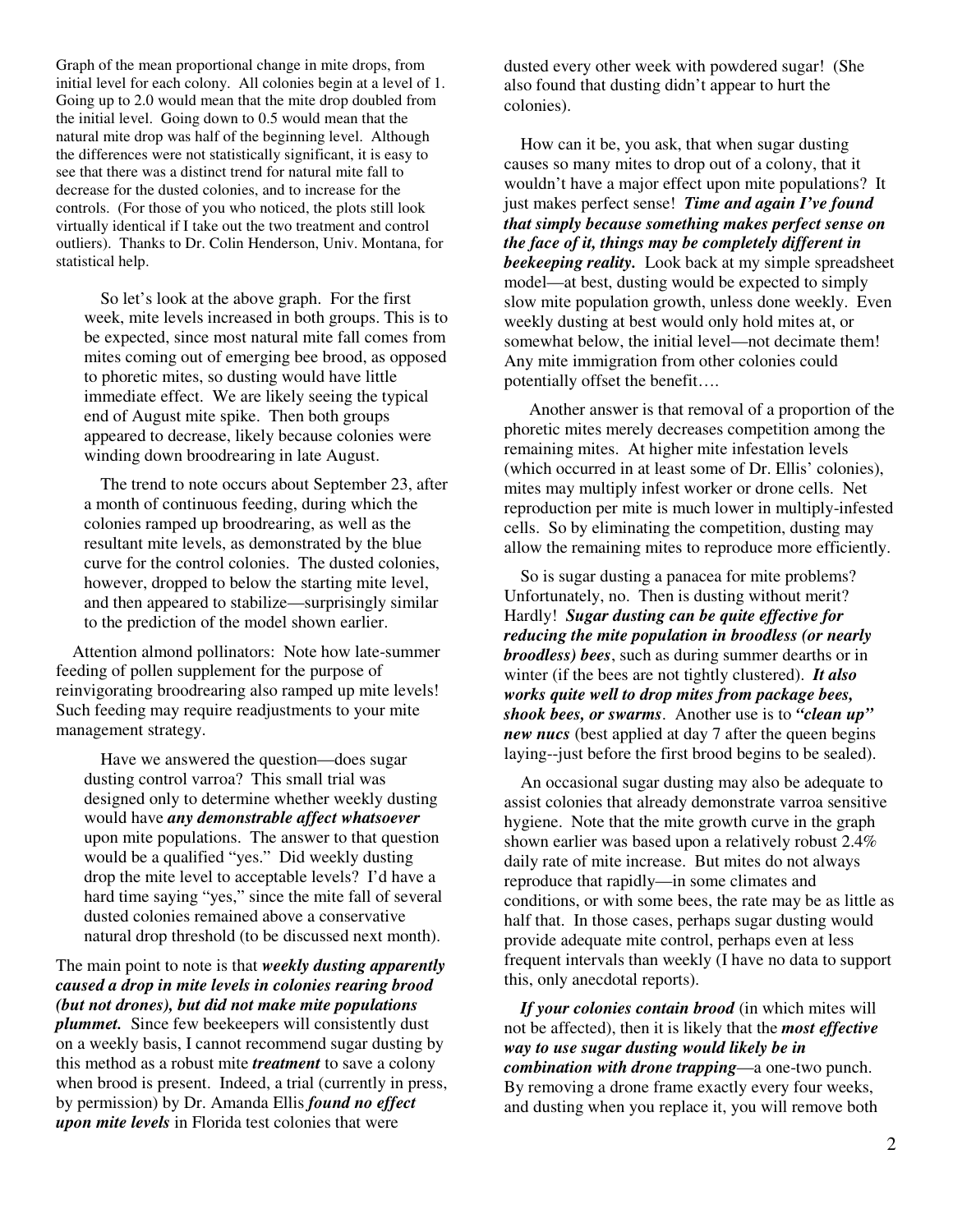the majority of mites in brood, and up to half the phoretic mites. I've been planning field trials of this method to determine efficacy, but alas, have not yet found the time (maybe next spring)….

*I speak with many hobby and sideline beekeepers these days who successfully keep bees with minimal or no mite treatments*. Their losses are often no greater than those of beekeepers who throw everything but the kitchen sink into their hives! My guess is that the future of beekeeping is being modeled by these very beekeepers.

My point is, that a hobbyist may find that sugar dusting, or any other method or treatment, may be enough to help their colonies to survive, especially if they are using Russian, other mite resistant, survivor, or feral stock. However, the flip side is that a beekeeper may completely convince himself that a certain method is "working" since their bees survived last season. In actuality, the bees' survival may have be due to other factors; the beekeeper's pet treatment may have been of little more benefit than a placebo, yet made the *beekeeper* feel good because they were *doing something*! (This applies to commercial beekeepers, too). I suggest that we be careful of "cures" until they are well proven by controlled trials.

Bottom line—if you are a hobbyist and use mite resistant stock, then you may be able to get by with minimal mite management. If you use screened bottoms, then sugar dusting is an option that may help. For determining mite infestation levels, sugar dusting is great! In my next article, I will present the results of my field testing of sugar dusting, including mite drop rate hour by hour, a comparison of dust-accelerated mite drop to other sampling methods, and a fresh look at varroa treatment threshold levels.

Randy

# For Sale

For Sale: Country Rubes Combo Screened Bottom Boards Special NCBA Club Price! Call Janet for details. 530-913-2724 or email at rubes@countryrubes.com.



# October Minutes

VPres Steve Reynolds opened with Q&A. Karla Hanson says don't equate swarm capture (often free) with removal from building walls (\$35/hr up) which may require return visits to get them all out. Pollen patties are mainly imported from China. Mann Lake Proline Plus contains plant fiber and amino acid proline. Others mentioned: B-Bread with probiotics, Bee Thrive with folic acid and peat humus, Honey B Healthy. Dr Gordon Wardell, Tucson says bees like patties acidic pH4.5

with oil, citric acid, cinnamon soy and brewer's yeast. Colonies in danger of starvation can be saved by spreading granulated sugar if there is water also. Thin sheets of aluminum photo plates (used, from The Union, cheap) placed just under the top cover, reflect heat away from frames in summer, and back into hive in winter. Finance Janet Brisson July Start \$1789.69; Inc \$135; Exp \$17.42; End \$1907.17 Aug start \$1907.17; Exp94.71 End \$1812.70 Sept start \$1812.70; Inc 104.50; Exp156.05; End \$1761.21 Randy has Apigard thymol pads \$10. Randy has converted a Dirt Devil hand vacuum using a PVC right angle to divert air and bees down into the collecting jar for mite/Nosema counting in volume. The "Suck-A-Bee" will make Randy more famous yet. Randy also uses a between-supers spacer with center frame to hold Mite-Away II formic acid ester pads, each 13.8oz = 392gm to kill tracheal and varroa mites during July-August (temp<82F.)

Jack Meeks, sec

## Cottage Cosmetics

A how-to guide for making fine olive oil soap and all natural personal care products using beeswax is available from local author and herbalist, Linnie McNaughton. The guide includes detailed instructions. To order send a check for \$15 to: Green Blessings 21055 Dog Bar Road Grass Valley 95949 Call (530) 906-0831 website: greenblessings.com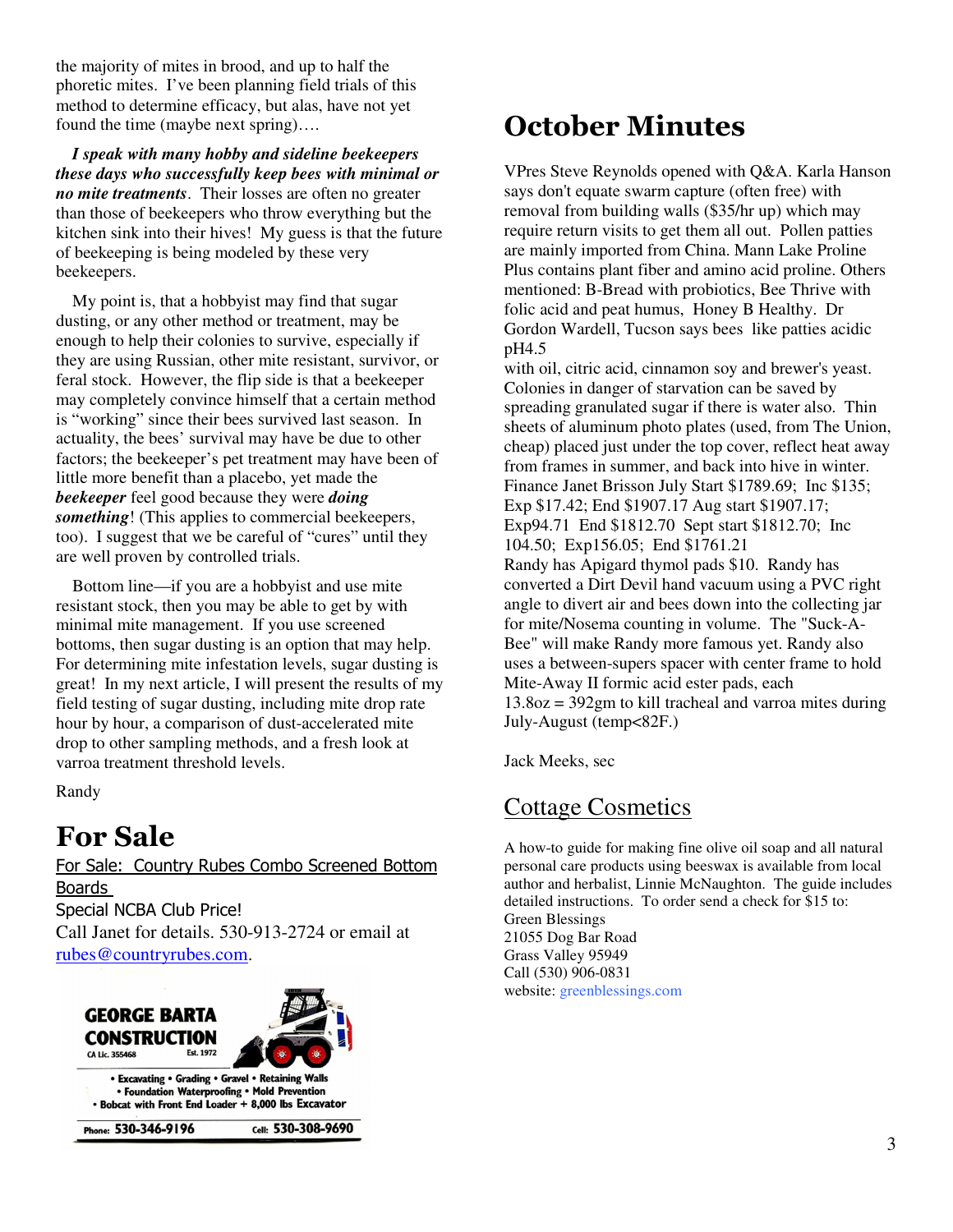## The Food Chain; Observing Varroa and Ants

By Janet Brisson

When we first started to use powdered sugar to knock down populations of varroa mites, it increased the number of ants in our bee yard. We use borax bait traps with jam or honey in glass jars with holes A few years ago, while I was following an ant trail, I noticed tiny black ants were carrying varroa mites, heading out from under the hives. I had dusted the hive a few days before and left the powdered sugar in the hive way too long. When I pulled the stickies, a lot of the sugar was gone. What was left was the icing or sugar, or hardened sugar that formed a glaze and ants running over it, but hardly any mites, a few walking on top of the icing but no where the number there should have been. I've come to learn if you leave your stickies in overnight, the ants will take the mites and you will not have an accurate mite count. Well, not really a count. I do what Randy suggested when dusting and look at the fallen sugar within a few hours, if it's black with mites you have a problem, if you have a few you are done treating. Who has time to count? This way, with a moderate amount, which is more than 30 that I can see in the powdered sugar without digging, I will treat again in 5 to 7 days and maybe continue for 4 or 5 weeks in the fall until I get the load down. I haven't seen black in a long time.

 I had the opportunity to tell Dr. Mussen about the ants at one of our pre meeting dinners. He had noticed the same thing. Whenever he needs mites for his experiments, he puts bees in a jar with powdered sugar, shakes them off the bees and releases the bees. He plucks out the mites from the powdered sugar and goes back to his lab. When he noticed the piles again, little black Argentina ants are leaving with varroa.

 So, the other day, we're testing our new plastic sticky boards. It was really windy so I took a board piled high with powdered sugar into our greenhouse and placed it on our worm bed in the greenhouse. We raise worms to make horse poo into fertilizer and they get the powdered sugar and mites from our many dustings. The ants come in and take the mites away. I took a quick mental count of the mites in the sugar, noticing our load was finally going down. I got distracted and left the board overnight. They next day, it was cleared of mites and most of the sugar with just a few mites trapped in the patches of icing that was left. I scratched the mites out of the icing and the ants pounced on them and took off.

 The following week, I dusted the bees early in the day and after a few hours; I removed the board to the greenhouse and left it on the worm bed. In a few hours I

came back to ants all over the board. They were carrying off sugar. I could see the mites still wiggling in the sugar. I watched the ants pretty much go around them, although every once in a while, an ant would go over to a mite and poke at it. The mite's legs would go wild and the ant would jump back. I saw a few ants with mites, but not the line of ants that I've observed before. Suddenly, I noticed an ant, with its leg in the sugar, going in circles, like it was trapped. My camera, which has a movie feature, was handy so I turned it on and recorded the ant struggling, then I poked the sugar with a stick and out pops the ant's leg with a mite attached to it. It took a little less than a minutes for the ant to finally dislodge the mite. The film is a little blurry, but you can clearly see the ant with a mite attached to its leg. I'll play it at the meeting.

It seems that these little ants don't mess with lively mites. The bigger ants do. Randy noticed that the large desert ants will take varroa at any stage . I started to look for ants carrying mites and found that there was very little leg movement with the mites that ants were carrying off. You can watch mites in powder sugar wiggle for the longest time, but they eventually get weaker.

I should have a conclusion, something scientific, but I don't. Just more stuff to ponder. Like my next job… cleaning under my hive stands and make it real dusty under there, so to ensure mites dropping naturally have no chance to crawl out and try to find a bee hitch a ride on.

#### **Sacramento Beekeeping Supplies**

- Complete line of all beekeeping supplies
- American dealer for Sheriff suits
- Gifts—bee themed children's wear, tableware, garden décor, etc
- Books—children's beekeeping, homemade cosmetics, candles
- Beeswax candles, molds, waxes (soy and paraffin too) dyes, scents, and wicks
- Honeycomb sheets for rolling candles—35 colors

2110 X Street, Sacramento, CA 95818 (916) 451-2337 fax (916) 451-7008 Webpage at www.sacramentobeekeeping.com email: info@sacramentobeekeeping.com

Open Tuesday through Saturday 10:00 – 5:30 **MAIL ORDERS RECEIVE QUICK SERVICE** 

# Orzo Wild Rice Salad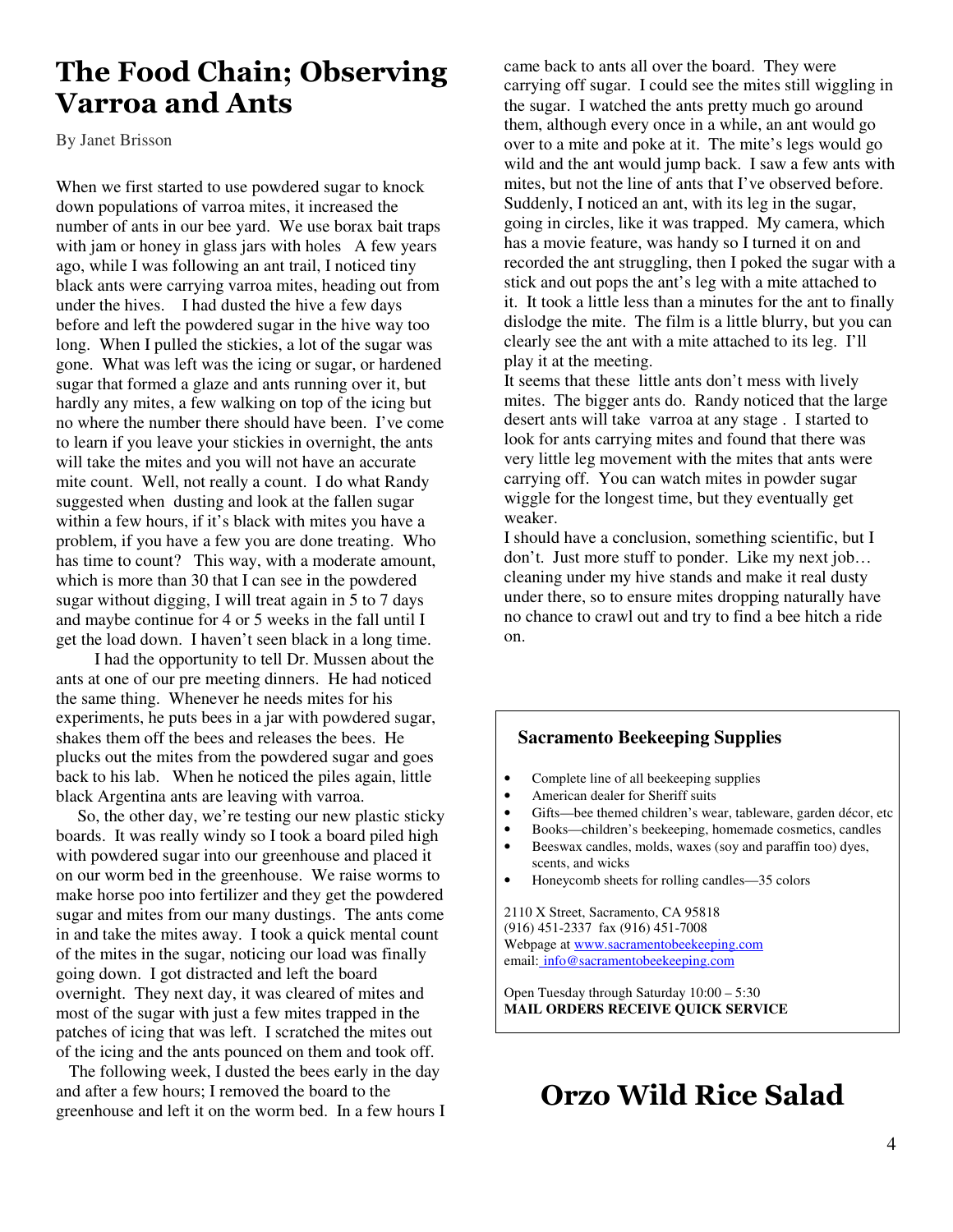#### Contributed by Karla Hanson

1 cup Wild rice (cooked to directions) ½ box Orzo (cooked to package directions) Yellow, orange and red peppers – diced (about 3 cups) Choice of currents, cranberries or dried cherries – (about 1 cup total) Toasted pine nuts  $-$  (about 1 cup) Dressing  $\frac{1}{2}$  Cup Vinegar – Rice or wine ¼ Cup Oil or less ¼ Cup Honey



## California State Beekeepers Association Annual Convention

Dear Fellow Beekeepers and Friends,

You are cordially invited to attend the 118<sup>th</sup> Annual California State Beekeepers Association Convention, November 13-15 at Harrah's, Lake Tahoe. This has been an unprecedented year for the beekeeping industry. With this in mind, I have tried to invite outstanding speakers who will address current issues and topics. At our Research Luncheon, Amanda Ellis, Florida Dept. of Agriculture, will discuss 'The Effects of Parasites on Honey Bee Pollination Efficacy'. During the convention, honey bee colony size and strength,

nutrition, bee lab research, the seedless mandarin issue and, of course, CCD will be addressed.

Orin Johnson, President, CSBA

A membership and preregistration form for the convention was provided in last month's issue. Preregistration is due Oct 28. Or see website at http://www.californiastatebeekeepers.com/ and membership and registration form at

http://www.californiastatebeekeepers.com/pdfs/Member shipRenewalform.pdf

# Coming Events

Nov 11-13 California State Beekeepers Association Convention at Harrah's Lake Tahoe Jan 6-10 American Honey Producers Association Convention, Fresno Jan 13-17 North American Beekeeping and American Beekeeping Federation Conference, Nugget Casino Reno. Dec 1 Annual Nevada County Beekeepers Association

# potluck and pirate gift exchange

## Now Playing: The Secret Life of Bees

This novel by Sue Monk Kidd has been made into a movie that is now playing in theaters. The Secret Life of Bees is a tale of self-discovery.

Fourteen-year-old Lily Owens strikes out on a journey to escape her abusive father and unravel the mystery of her dead mother – all set to the emotionally charged backdrop of the 1960s South. She is joined by her African-American nanny Rosaleen, who was beaten by racists on her way to register to vote.

They find the fictional town of Tiburon and a trio of African-American sisters. Set amidst a honey farm, the walls of their pink house hold the secrets and redemption Lily seeks.

(This is a chick flick.)